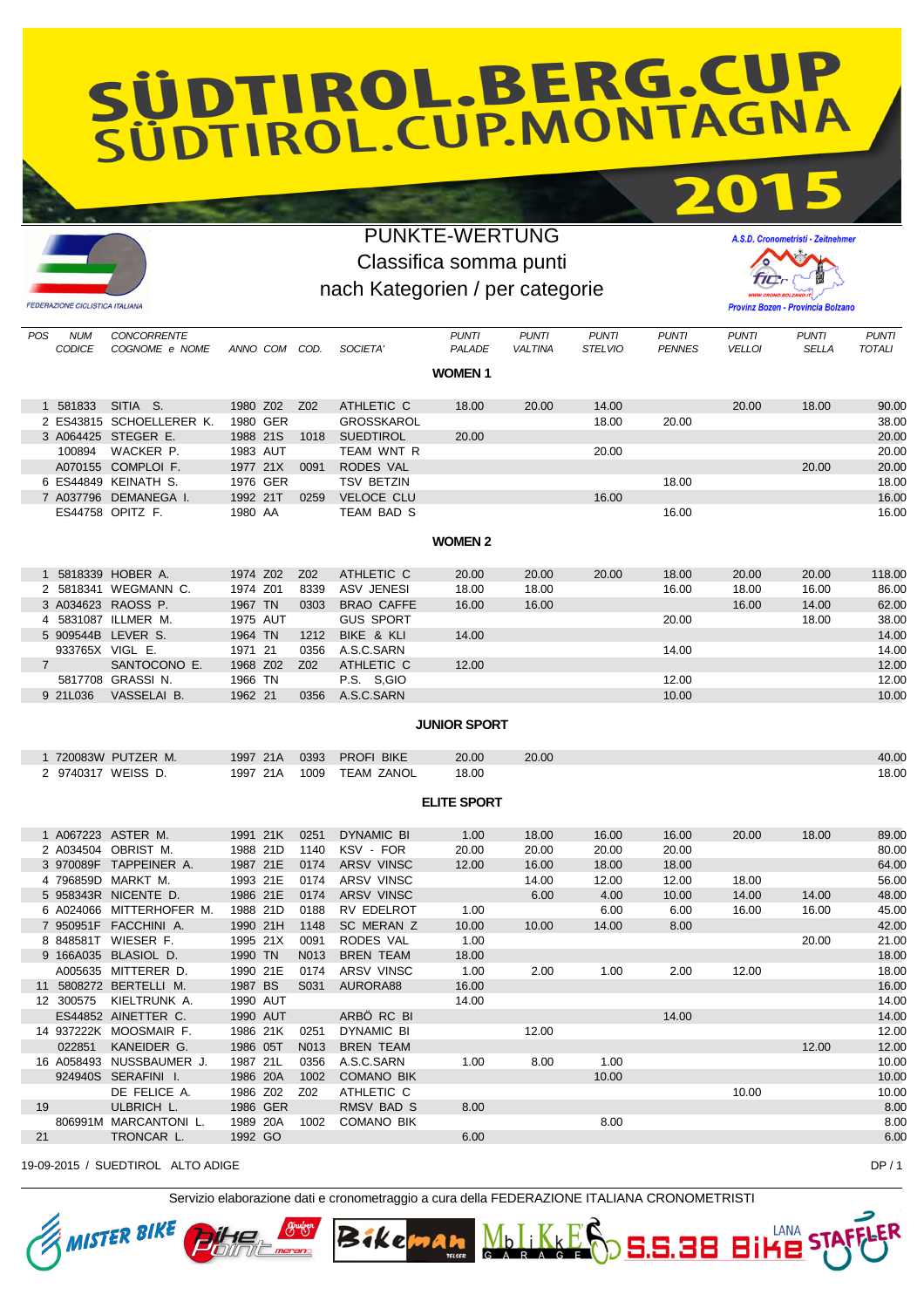| POS | <b>NUM</b>    | <b>CONCORRENTE</b>                |          |               |      |                   | <b>PUNTI</b>    | <b>PUNTI</b>   | <b>PUNTI</b>   | <b>PUNTI</b>  | <b>PUNTI</b>  | <b>PUNTI</b> | <b>PUNTI</b>  |
|-----|---------------|-----------------------------------|----------|---------------|------|-------------------|-----------------|----------------|----------------|---------------|---------------|--------------|---------------|
|     | <b>CODICE</b> | COGNOME e NOME                    |          | ANNO COM COD. |      | SOCIETA'          | PALADE          | <b>VALTINA</b> | <b>STELVIO</b> | <b>PENNES</b> | <b>VELLOI</b> | <b>SELLA</b> | <b>TOTALI</b> |
|     |               | 22 933563M PLONER C.              |          | 1987 21H      | 0104 | A.B.C. EGN        | 4.00            |                |                |               |               |              | 4.00          |
|     |               | 965847S CASASSA M.                | 1991 21E |               | 1100 | <b>REWEL-TEXM</b> |                 | 4.00           |                |               |               |              | 4.00          |
|     |               | 874902X DONEI T.                  | 1992 TN  |               | N013 | <b>BREN TEAM</b>  |                 |                |                | 4.00          |               |              | 4.00          |
| 25  |               | THURNER R.                        | 1988 Z01 |               | 8339 | <b>ASV JENESI</b> |                 |                | 2.00           | 1.00          |               |              | 3.00          |
|     |               | 26 849388J UNTERHOFER L.          | 1987 21H |               | 1148 | SC MERAN Z        | 2.00            |                |                |               |               |              | 2.00          |
|     |               | EGGER N.                          | 1990 AA  |               |      |                   |                 |                | 1.00           | 1.00          |               |              | 2.00          |
| 28  |               | WEISSENSTEINER                    | 1990 TN  |               | N012 | TRENTINO B        | 1.00            |                |                |               |               |              | 1.00          |
|     |               | PLATTER H.                        | 1988 AA  |               |      |                   | 1.00            |                |                |               |               |              | 1.00          |
|     |               | DEFELICE A.                       |          | 1989 Z02      | Z02  | ATHLETIC C        | 1.00            |                |                |               |               |              | 1.00          |
|     | 101069        | MADER A.                          |          | 1990 AUT      |      | <b>SVR RADSTU</b> | 1.00            |                |                |               |               |              | 1.00          |
|     |               | FRANZELIN B.                      | 1987 AA  |               |      |                   | 1.00            |                |                |               |               |              | 1.00          |
|     |               | DI MARINO M.                      | 1992 AA  |               |      | <b>TRIATHLON</b>  | 1.00            |                |                |               |               |              | 1.00          |
|     |               | A045397 CRISTOFORI S.             | 1987 TN  |               | 0012 | <b>CICLISTICA</b> | 1.00            |                |                |               |               |              | 1.00          |
|     |               | MITTELBERGER C.                   | 1990 AA  |               |      |                   | 1.00            |                |                |               |               |              | 1.00          |
|     |               | GEISER T.                         | 1990 AA  |               |      |                   | 1.00            |                |                |               |               |              | 1.00          |
|     |               | 937101K OBRIST F.                 |          | 1989 21K      | 0251 | DYNAMIC BI        | 1.00            |                |                |               |               |              | 1.00          |
|     |               | HUMMEL J.                         |          | 1990 GER      |      | <b>RSV WANDER</b> |                 |                | 1.00           |               |               |              | 1.00          |
|     |               | PRIETH D.                         |          | 1990 AUT      |      | TEAM ALT N        |                 |                | 1.00           |               |               |              | 1.00          |
|     |               | ES43821 LEONE E.                  | 1990 RI  |               |      | G.C.D'ANGE        |                 |                | 1.00           |               |               |              | 1.00          |
|     |               | ES44030 AGARONOV P.               | 1990 LC  |               |      | ASD BIKE T        |                 |                | 1.00           |               |               |              | 1.00          |
|     |               | ES43811 SCHWEIGL R.               |          | 1990 NED      |      | <b>WEST FRISI</b> |                 |                | 1.00           |               |               |              | 1.00          |
|     |               | DOMANEGG A.                       | 1993 AA  |               |      |                   |                 |                |                | 1.00          |               |              | 1.00          |
|     |               |                                   |          |               |      |                   |                 |                |                |               |               |              |               |
|     |               |                                   |          |               |      |                   | <b>MASTER 1</b> |                |                |               |               |              |               |
|     |               |                                   |          |               |      |                   |                 |                |                |               |               |              |               |
|     |               | 1 854702A TUMLER M.               | 1985 TN  |               | 0303 | <b>BRAO CAFFE</b> | 20.00           | 20.00          | 20.00          | 18.00         | 20.00         | 20.00        | 118.00        |
|     |               | 2 627769Q CASNA L.                | 1985 TN  |               | 0303 | <b>BRAO CAFFE</b> | 16.00           | 16.00          | 16.00          | 16.00         | 18.00         | 18.00        | 100.00        |
|     |               | 3 995249H GUFLER A.               | 1983 TN  |               | 0303 | <b>BRAO CAFFE</b> | 2.00            | 14.00          |                |               | 16.00         | 14.00        | 46.00         |
|     |               | 524948V TASCHLER S.               | 1982 21F |               | 0405 | <b>SSV PICHL</b>  |                 | 8.00           |                | 10.00         | 12.00         | 16.00        | 46.00         |
|     |               | 5 894965J AINHAUSER W.            | 1983 21L |               | 0356 | A.S.C.SARN        | 12.00           | 18.00          | 12.00          |               |               |              | 42.00         |
|     |               | 6 917731M BETELLE M.              |          | 1985 21K      | 0251 | DYNAMIC BI        |                 | 10.00          | 8.00           | 14.00         |               |              | 32.00         |
|     |               | 7 897755S MAGANZINI P.            | 1984 TN  |               | 1264 | ISOLPI RAC        | 10.00           |                | 18.00          |               |               |              | 28.00         |
|     |               | ES43810 MAGGIONI R.               | 1981 TN  |               | N012 | TRENTINO B        | 14.00           |                | 14.00          |               |               |              | 28.00         |
|     |               | 9 871678J BEDESCHI A.             | 1982 TN  |               | 0315 | CARRARO TE        | 4.00            | 12.00          |                |               | 10.00         |              | 26.00         |
|     |               | 10 990233Y ALBER A.               | 1984 21D |               | 0188 | RV EDELROT        |                 |                | 10.00          | 12.00         |               |              | 22.00         |
|     |               | 11 A053418 DEMANEGA A.            | 1983 21E |               | 1100 | REWEL-TEXM        | 1.00            | 4.00           |                | 4.00          |               | 12.00        | 21.00         |
|     |               | 12 A036996 GSCHNITZER T.          | 1984 21P |               | 1114 | POLI.A.V.I        |                 |                |                | 20.00         |               |              | 20.00         |
|     |               | 13 896596B BERGAMO D.             | 1984 TN  |               | 0303 | <b>BRAO CAFFE</b> | 18.00           |                |                |               |               |              | 18.00         |
| 14  |               | SEPPI S.                          |          | 1981 21Q      |      | ASD CAMIN         |                 |                |                |               | 14.00         |              | 14.00         |
|     |               | 15 950950J FACCHINI S.            |          | 1985 21H      | 1148 | SC MERAN Z        | 8.00            |                |                |               |               |              | 8.00          |
|     |               | 935692R CIECH M.                  | 1983 VR  |               | 2932 | ALE CIPOLL        | 6.00            |                |                | 2.00          |               |              | 8.00          |
|     |               | 5810347 KASERER S.                | 1984 Z01 |               | 8339 | <b>ASV JENESI</b> |                 |                |                | 8.00          |               |              | 8.00          |
|     |               | BALESTRI D.                       |          | 1981 21X      |      | ASD TEAM A        |                 |                |                |               | 8.00          |              | 8.00          |
|     |               | 19 A067441 WIESLER E.             | 1981 21E |               | 0174 | ARSV VINSC        |                 | 6.00           |                |               |               |              | 6.00          |
|     |               | JOANNIS V.                        | 1981 SUI |               |      | ZÜRICH            |                 |                | 6.00           |               |               |              | 6.00          |
|     |               | ES44759 OPITZ T.                  | 1981 AA  |               |      | TEAM BAD S        |                 |                |                | 6.00          |               |              | 6.00          |
|     |               | 5818352 BEIKIRCHER F.             | 1984 Z02 |               | Z02  | ATHLETIC C        |                 |                |                |               | 6.00          |              | 6.00          |
|     |               | 23 ES44029 VICENZI F.             | 1981 TN  |               | N012 | TRENTINO B        |                 |                | 4.00           |               |               |              | 4.00          |
|     |               | RAINER H.                         | 1981 Z02 |               | Z02  | ATHLETIC C        |                 |                |                |               | 4.00          |              | 4.00          |
|     |               | 25 A004524 ANDREOLLI M.           | 1982 TN  |               | 0280 | MTB ISERA         | 1.00            |                |                |               |               |              | 1.00          |
|     |               | 808985Z KROELL M.                 |          | 1984 21H      | 1148 | SC MERAN Z        | 1.00            |                |                |               |               |              | 1.00          |
|     |               |                                   |          |               |      |                   |                 |                |                |               |               |              |               |
|     |               |                                   |          |               |      |                   | <b>MASTER 2</b> |                |                |               |               |              |               |
|     |               |                                   |          |               |      |                   |                 |                |                |               |               |              |               |
|     |               | 1 797334X ERHARD A.               |          | 1978 21E      | 0174 | ARSV VINSC        | 18.00           | 16.00          | 20.00          | 12.00         | 12.00         | 20.00        | 98.00         |
|     |               | 2 922050X LUGGIN N.               |          | 1978 21D      | 1140 | KSV - FOR         | 6.00            | 12.00          | 16.00          | 8.00          | 10.00         | 18.00        | 70.00         |
|     |               | 3 ES43997 ANZELINI M.             | 1977 TN  |               |      | <b>TEAM BICI</b>  | 14.00           | 18.00          | 10.00          |               | 18.00         |              | 60.00         |
|     |               | 4 396015R UNTERTHURNER S. 1976 TN |          |               | 0303 | <b>BRAO CAFFE</b> |                 | 20.00          |                | 18.00         | 20.00         |              | 58.00         |
|     |               | 5 977734U CARLIN R.               | 1979 TN  |               | 0303 | <b>BRAO CAFFE</b> | 20.00           |                |                | 20.00         | 16.00         |              | 56.00         |
|     |               | 6 829427M OCCULTO A.              | 1979 20A |               | 1002 | COMANO BIK        | 4.00            |                | 18.00          | 10.00         |               |              | 32.00         |
|     |               | 7 5817683 DALSANT R.              | 1980 TN  |               | N011 | <b>CC ROTALIA</b> | 16.00           |                |                |               | 14.00         |              | 30.00         |
| 8   |               | REUEL M.                          |          | 1980 GER      |      | TEAM Km8          | 10.00           |                |                | 14.00         |               |              | 24.00         |
|     |               | 9 908356M STOFFERIN L.            |          | 1980 21K      | 0251 | DYNAMIC BI        | 8.00            |                |                | 4.00          | 8.00          |              | 20.00         |
|     |               | 10 808495W DALDOSS M.             |          | 1976 21H      | 0104 | A.B.C. EGN        |                 |                | 12.00          | 6.00          |               |              | 18.00         |
|     |               | 11 869265J BETELLE D.             |          | 1979 21K      | 0251 | DYNAMIC BI        |                 | 8.00           | 8.00           | 1.00          |               |              | 17.00         |
|     |               | 12 718884Y POLIG A.               | 1980 21P |               | 1114 | POLI.A.V.I        |                 |                |                | 16.00         |               |              | 16.00         |
|     |               | 13 A067509 OSELE R.               |          | 1976 21H      | 1148 | SC MERAN Z        |                 | 14.00          |                |               |               |              | 14.00         |
|     |               | 524760C TSCHENETT T.              | 1978 21E |               | 0174 | ARSV VINSC        |                 |                | 14.00          |               |               |              | 14.00         |
|     |               | 15 974053S SANTONI D.             | 1976 TN  |               | 1212 | BIKE & KLI        | 12.00           |                |                |               |               |              | 12.00         |
|     |               | 16 A030049 CORONA R.              | 1978 TN  |               | 1214 | WILIER FOR        | 1.00            | 10.00          |                |               |               |              | 11.00         |
|     |               | 17 ES42412 RAFFL M.               | 1980 AA  |               |      | <b>TEAM SPORT</b> |                 | 6.00           |                |               |               |              | 6.00          |
|     |               | 996194C CASETTA M.                | 1976 PN  |               |      | A.S.D. TEA        |                 |                | 6.00           |               |               |              | 6.00          |
|     |               | 19-09-2015 / SUEDTIROL ALTO ADIGE |          |               |      |                   |                 |                |                |               |               |              | DP/2          |
|     |               |                                   |          |               |      |                   |                 |                |                |               |               |              |               |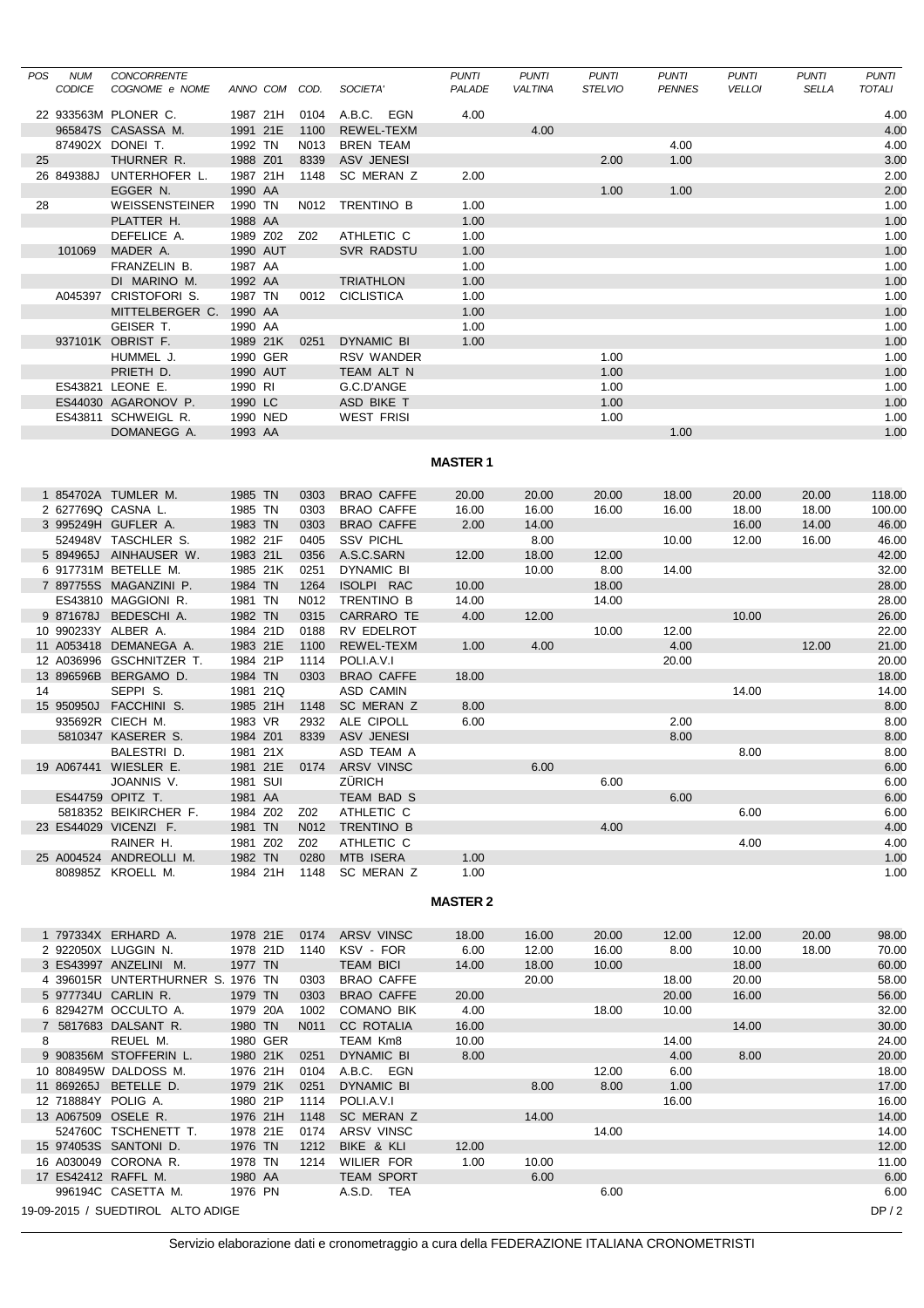| POS | <b>NUM</b><br><b>CODICE</b> | <b>CONCORRENTE</b><br>COGNOME e NOME               |          | ANNO COM COD. |               | SOCIETA'                        | <b>PUNTI</b><br>PALADE | <b>PUNTI</b><br><b>VALTINA</b> | <b>PUNTI</b><br><b>STELVIO</b> | <b>PUNTI</b><br><b>PENNES</b> | <b>PUNTI</b><br><b>VELLOI</b> | <b>PUNTI</b><br><b>SELLA</b> | <b>PUNTI</b><br><b>TOTALI</b> |
|-----|-----------------------------|----------------------------------------------------|----------|---------------|---------------|---------------------------------|------------------------|--------------------------------|--------------------------------|-------------------------------|-------------------------------|------------------------------|-------------------------------|
|     |                             |                                                    |          |               |               |                                 |                        |                                |                                |                               |                               |                              |                               |
| 17  |                             | AGNINI G.V.<br>20 ES44001 LEITENSDORFER F 1976 GER | 1976 21X |               |               | ASD TEAM A<br>RSV HACHIN        |                        |                                | 4.00                           |                               | 6.00                          |                              | 6.00<br>4.00                  |
| 21  |                             | ZENDRI B.                                          | 1979 TN  |               |               |                                 | 2.00                   |                                |                                |                               |                               |                              | 2.00                          |
|     |                             | ES44845 BACHER E.                                  | 1977 AA  |               | <b>BZ15</b>   | ASV RATSCH                      |                        |                                |                                | 2.00                          |                               |                              | 2.00                          |
|     |                             | 23 5817720 POTRICH D.                              | 1978 TN  |               | N012          | TRENTINO B                      | 1.00                   |                                |                                |                               |                               |                              | 1.00                          |
|     |                             | 5817848 BIANCHI L.                                 | 1976 TN  |               | N012          | TRENTINO B                      | 1.00                   |                                |                                |                               |                               |                              | 1.00                          |
|     |                             | 890765H DOLZANI T.                                 | 1980 21K |               | 0251          | <b>DYNAMIC BI</b>               | 1.00                   |                                |                                |                               |                               |                              | 1.00                          |
|     |                             | MARTINI N.                                         | 1980     |               |               |                                 | 1.00                   |                                |                                |                               |                               |                              | 1.00                          |
|     |                             | PIEDER W.                                          | 1977     |               |               |                                 | 1.00                   |                                |                                |                               |                               |                              | 1.00                          |
|     |                             | 932506L FRITZ A.                                   | 1976 21E |               | 0174          | ARSV VINSC                      | 1.00                   |                                |                                |                               |                               |                              | 1.00                          |
|     |                             | BALDINI G.                                         | 1980 Z02 |               | Z02           | ATHLETIC C                      | 1.00                   |                                |                                |                               |                               |                              | 1.00                          |
|     |                             | GARBELLINI D.                                      | 1978 Z02 |               | Z02           | ATHLETIC C                      | 1.00                   |                                |                                |                               |                               |                              | 1.00                          |
|     | 9603697 ZERZ J.             |                                                    | 1976 AA  |               |               | TEAM BAD S                      |                        |                                |                                | 1.00                          |                               |                              | 1.00                          |
|     |                             | ES44836 WINKLER U.                                 | 1976 AA  |               |               | <b>OLMBIKER</b>                 |                        |                                |                                | 1.00                          |                               |                              | 1.00                          |
|     |                             |                                                    |          |               |               |                                 | <b>MASTER 3</b>        |                                |                                |                               |                               |                              |                               |
|     |                             |                                                    |          |               |               |                                 |                        |                                |                                |                               |                               |                              |                               |
|     |                             | 1 A062898 RIZZI E.                                 | 1971 21F |               | 1150          | SPORTLER T                      | 18.00                  |                                |                                | 20.00                         | 20.00                         | 20.00                        | 78.00                         |
|     |                             | 2 832616M GOETSCH M.                               | 1972 21K |               | 0251          | DYNAMIC BI                      |                        | 18.00                          | 12.00                          | 8.00                          | 16.00                         | 16.00                        | 70.00                         |
|     |                             | 3 905781V FENAROLI D.                              | 1973 TN  |               | 1264          | ISOLPI RAC                      | 14.00                  |                                | 18.00                          | 16.00                         |                               |                              | 48.00                         |
|     |                             | 4 416802Q VARESCO J.                               | 1973 TN  |               | 0315          | CARRARO TE                      | 20.00                  |                                | 20.00                          |                               |                               |                              | 40.00                         |
|     |                             | 5 5831379 FERRARI D.                               | 1973 MO  |               | O028          | <b>STEMAX TEA</b>               | 16.00                  |                                |                                |                               |                               | 18.00                        | 34.00                         |
|     |                             | 6 A035313 NOCKER G.                                | 1972 21U |               | 0025          | <b>ASV RODES</b>                | 1.00                   | 14.00                          | 1.00                           | 1.00                          | 8.00                          | 8.00                         | 33.00                         |
|     |                             | 7 847768L WALLNOEFER F.                            | 1974 21E |               | 0174          | ARSV VINSC                      | 12.00                  | 20.00                          |                                |                               |                               |                              | 32.00                         |
|     |                             | 8 A063134 PICCINA S.                               | 1975 21F |               | 1150          | SPORTLER T                      |                        |                                |                                | 12.00                         |                               | 14.00                        | 26.00                         |
| 9   |                             | TUTZER M.                                          | 1971 21Z |               |               | <b>ASC KARDAU</b>               |                        |                                |                                |                               | 12.00                         | 12.00                        | 24.00                         |
|     |                             | 10 919661H RESCH C.                                | 1975 21K |               | 0251          | DYNAMIC BI                      | 8.00                   |                                |                                | 14.00                         |                               |                              | 22.00                         |
|     |                             | 11 A068822 PIXNER R.                               | 1971 21D |               | 0188          | RV EDELROT                      | 2.00                   | 10.00                          |                                | 1.00                          | 4.00                          | 4.00                         | 21.00                         |
|     |                             | 787074U HOFER F.                                   | 1973 21L |               | 0356          | A.S.C.SARN                      |                        |                                |                                | 1.00                          | 10.00                         | 10.00                        | 21.00                         |
|     |                             | 13 ES42418 AGOSTINETTO L.                          | 1974 Z02 |               | Z02           | ATHLETIC C                      |                        | 16.00                          |                                |                               |                               | 2.00                         | 18.00                         |
|     |                             | ES44888 PFATTNER F.                                | 1971 AA  |               |               | <b>LAZSFONS</b>                 |                        |                                |                                | 18.00                         |                               |                              | 18.00                         |
|     |                             | ES44846 LADURNER H.                                | 1971 Z02 |               | Z02           | ATHLETIC C                      |                        |                                |                                |                               | 18.00                         |                              | 18.00                         |
| 16  |                             | KOFLER H.                                          |          | 1975 21W      | 1129          | ASV OK SUE                      |                        |                                | 16.00                          |                               |                               |                              | 16.00                         |
|     |                             | 17 ES43824 JENAL R.                                |          | 1971 GER      |               | SAUBER FAH                      |                        |                                | 14.00                          |                               |                               |                              | 14.00                         |
|     |                             | KNOLLEISEN C.                                      | 1971 21K |               | 0251          | DYNAMIC BI                      |                        |                                |                                |                               | 14.00                         |                              | 14.00                         |
|     |                             | 19 892056L CASASSA S.                              | 1975 21E |               | 1100          | REWEL-TEXM                      |                        | 12.00                          |                                |                               |                               |                              | 12.00                         |
|     | 20 101008                   | FRAUENSCHUH T.                                     | 1971 AUT |               |               |                                 | 10.00                  |                                |                                |                               |                               |                              | 10.00                         |
|     |                             | ES43822 PIETZKO C.                                 |          | 1971 AUT      |               | <b>BIOTRAININ</b>               |                        |                                | 10.00                          |                               |                               |                              | 10.00                         |
|     |                             | 957784T UNTERPERTINGGER 1972 21P                   |          |               | 1114          | POLI.A.V.I                      |                        |                                |                                | 10.00                         |                               |                              | 10.00                         |
|     |                             | 23 A051406 HEIDENBERGER A. 1974 21H                |          |               | 1148          | SC MERAN Z                      |                        | 8.00                           |                                |                               |                               |                              | 8.00                          |
|     |                             | ES43995 RAVAGNI M.                                 | 1971 TN  |               | N012          | TRENTINO B                      |                        |                                | 8.00                           |                               |                               |                              | 8.00                          |
|     |                             | A059265 TASSER A.A.                                | 1971 21L |               | 0356          | A.S.C.SARN                      |                        |                                | 6.00                           | 2.00                          |                               |                              | 8.00                          |
|     |                             | 26 5817937 GOTTARDI G.                             | 1973 TN  |               |               | G.C. CONSO                      | 1.00                   |                                |                                | 1.00                          | 6.00                          |                              | 7.00<br>7.00                  |
|     |                             | 905104X HOFMANN S.                                 |          |               | 1973 21S 1001 | <b>TEAM GREEN</b>               | 6.00                   |                                |                                |                               |                               | 6.00                         |                               |
|     |                             | 28 5831071 BLASS J.<br>ES44764 CRAMER S.           | 1973 FI  | 1974 GER      |               | CANNONDALE<br><b>RSV ROSENH</b> |                        |                                |                                | 6.00                          |                               |                              | 6.00<br>6.00                  |
|     |                             | 30 A034052 TSCHIGG A.                              |          | 1973 21K      | 0251          | DYNAMIC BI                      | 4.00                   |                                |                                |                               |                               |                              | 4.00                          |
|     |                             | ES44028 RUEDI P.                                   | 1971 SUI |               |               | <b>MEILEN</b>                   |                        |                                | 4.00                           |                               |                               |                              | 4.00                          |
|     |                             | 641149R PIXNER J.                                  | 1974 21L |               | 0356          | A.S.C.SARN                      |                        |                                |                                | 4.00                          |                               |                              | 4.00                          |
|     |                             | 33 837970Z MITTERHOFER S.                          | 1975 21E |               | 0174          | ARSV VINSC                      |                        |                                | 2.00                           |                               |                               |                              | 2.00                          |
|     |                             | HOUSKA D.                                          | 1971 21E |               | 0174          | ARSV VINSC                      |                        |                                |                                |                               | 2.00                          |                              | 2.00                          |
|     |                             | 35 461452V IRSARA M.                               | 1975 21X |               | 0091          | RODES VAL                       | 1.00                   |                                |                                |                               |                               |                              | 1.00                          |
|     |                             | FLARER S.                                          | 1971 AA  |               |               |                                 | 1.00                   |                                |                                |                               |                               |                              | 1.00                          |
|     |                             | GORNIAK J.                                         |          | 1973 GER      |               | <b>TUS FUERST</b>               | 1.00                   |                                |                                |                               |                               |                              | 1.00                          |
|     |                             | A053419 MITTERUTZNER P. 1973 AA                    |          |               |               |                                 | 1.00                   |                                |                                |                               |                               |                              | 1.00                          |
|     |                             | 524851L SAGMEISTER F.                              |          |               | 1972 21E 0174 | <b>ARSV VINSC</b>               |                        |                                | 1.00                           |                               |                               |                              | 1.00                          |
|     |                             | MUNDT P.                                           | 1971     |               |               |                                 |                        |                                | 1.00                           |                               |                               |                              | 1.00                          |
|     |                             | ES43820 MAEDER M.                                  | 1971 SUI |               |               | <b>SCHWEIZ</b>                  |                        |                                | 1.00                           |                               |                               |                              | 1.00                          |
|     |                             | ES43854 KRAMMER M.                                 |          | 1971 GER      |               | <b>MUNCHEN</b>                  |                        |                                | 1.00                           |                               |                               |                              | 1.00                          |
|     |                             | ES43853 BERTOLDO M.                                | 1971 VI  |               |               | QUINTO VIC                      |                        |                                | 1.00                           |                               |                               |                              | 1.00                          |
|     |                             | 5831071 BLAAS J.                                   | 1973 SUI |               |               | ASD VELO C                      |                        |                                |                                | 1.00                          |                               |                              | 1.00                          |
|     |                             | A035788 AUER T.                                    | 1974 21E |               | 0174          | ARSV VINSC                      |                        |                                |                                | 1.00                          |                               |                              | 1.00                          |
|     |                             | WALZL M.                                           |          | 1971 Z02 Z02  |               | ATHLETIC C                      |                        |                                |                                |                               | 1.00                          |                              | 1.00                          |
|     |                             |                                                    |          |               |               |                                 | <b>MASTER 4</b>        |                                |                                |                               |                               |                              |                               |
|     |                             |                                                    |          |               |               |                                 |                        |                                |                                |                               |                               |                              |                               |
|     |                             | 1 433347X STUFFER H.                               |          | 1968 21U      | 0025          | ASV RODES                       | 12.00                  | 18.00                          | 16.00                          | 12.00                         | 20.00                         | 20.00                        | 98.00                         |
|     |                             | 2 892071K KOFLER A.                                |          | 1966 21K      | 0251          | DYNAMIC BI                      | 18.00                  | 20.00                          | 18.00                          | 18.00                         |                               | 18.00                        | 92.00                         |
|     |                             | 3 5818357 BAZZANELLA M.                            | 1966 Z02 |               | Z02           | ATHLETIC C                      | 4.00                   | 12.00                          |                                | 14.00                         | 14.00                         | 16.00                        | 60.00                         |
|     |                             | 4 895269H PELLEGRINI L.                            | 1969 20A |               | 1002          | <b>COMANO BIK</b>               | 2.00                   |                                | 8.00                           | 8.00                          | 18.00                         | 14.00                        | 50.00                         |
|     |                             | 5 892066N BERNARD M.                               | 1970 21E |               | 1100          | REWEL-TEXM                      | 1.00                   |                                | 10.00                          | 6.00                          | 16.00                         | 12.00                        | 45.00                         |
| 6   |                             | VISENTIN G.                                        |          | 1970 Z02 Z02  |               | ATHLETIC C                      | 1.00                   | 14.00                          |                                | 16.00                         |                               | 10.00                        | 41.00                         |
|     |                             | 19-09-2015 / SUEDTIROL ALTO ADIGE                  |          |               |               |                                 |                        |                                |                                |                               |                               |                              | DP/3                          |

Servizio elaborazione dati e cronometraggio a cura della FEDERAZIONE ITALIANA CRONOMETRISTI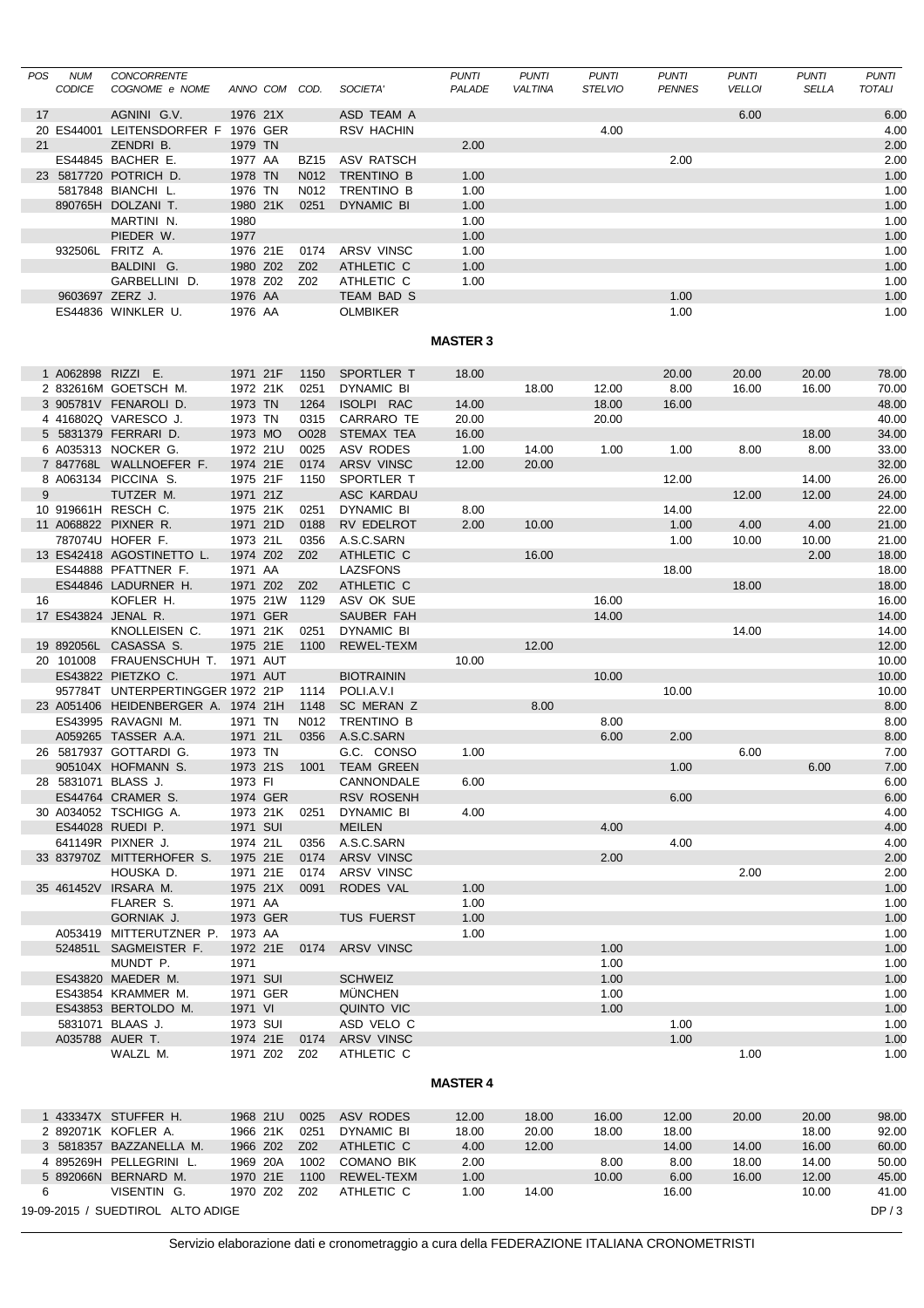| <b>POS</b>   | <b>NUM</b>         | <b>CONCORRENTE</b>                           |                     |          |              |                                 | <b>PUNTI</b>    | <b>PUNTI</b>   | <b>PUNTI</b>   | <b>PUNTI</b>  | <b>PUNTI</b>  | <b>PUNTI</b> | <b>PUNTI</b>   |
|--------------|--------------------|----------------------------------------------|---------------------|----------|--------------|---------------------------------|-----------------|----------------|----------------|---------------|---------------|--------------|----------------|
|              | <b>CODICE</b>      | COGNOME e NOME                               |                     | ANNO COM | COD.         | SOCIETA'                        | PALADE          | <b>VALTINA</b> | <b>STELVIO</b> | <b>PENNES</b> | <b>VELLOI</b> | <b>SELLA</b> | TOTALI         |
|              |                    | 7 524742W WEISENHORN O.                      | 1970 21E            |          | 0174         | ARSV VINSC                      |                 |                | 20.00          | 20.00         |               |              | 40.00          |
| 8            |                    | HUPF K.                                      |                     | 1969 GER |              | TEAM Km8                        | 6.00            |                | 14.00          | 4.00          |               |              | 24.00          |
|              |                    | 9 516050Y APPOLONNI M.                       | 1969 TN             |          | 0303         | <b>BRAO CAFFE</b>               | 20.00           |                |                |               |               |              | 20.00          |
|              |                    | 10 892724N WIEDENHOFER U.                    | 1966 21E            |          | 1100         | REWEL-TEXM                      |                 |                |                | 1.00          | 10.00         | 6.00         | 17.00          |
|              | 11 5831366 LODI A. |                                              | 1968 MO             |          | O028         | <b>STEMAX TEA</b>               | 16.00           |                |                |               |               |              | 16.00          |
|              |                    | ES42414 HEISS K.                             | 1966 AA             |          |              | <b>HEIKAR RAC</b>               |                 | 16.00          |                |               |               |              | 16.00          |
| 13           |                    | BLASBICHLER A.                               | 1969 AA             |          |              |                                 | 14.00           |                |                |               |               |              | 14.00          |
|              |                    | A040839 ELZENBAUMER R.                       | 1967 21S            |          | 1018         | <b>SUEDTIROL</b>                | 1.00            | 6.00           |                |               | 6.00          | 1.00         | 14.00          |
|              |                    | 15 433884B COLAONE R.                        | 1969 21H            |          | 0104         | A.B.C. EGN                      | 1.00            |                |                |               | 12.00         |              | 13.00          |
|              |                    | 16 A067839 PRIETH T.                         | 1970 21Y            |          |              | ASV ORTLER                      |                 |                | 12.00          |               |               |              | 12.00          |
|              |                    | 17 524905K THALER A.P.                       | 1969 21R            |          | 1017         | <b>TEAM LADUR</b>               | 1.00            | 8.00           |                | 2.00          |               |              | 11.00          |
|              |                    | 892075P BERNARD J.                           | 1970 21E            |          | 1100         | REWEL-TEXM                      |                 |                |                | 1.00          | 8.00          | 2.00         | 11.00          |
|              |                    | 19 08315 RABENSTEINER J.                     | 1968 AA             |          |              |                                 | 10.00           |                |                |               |               |              | 10.00          |
|              |                    | ES44848 PLATTNER A.<br>21 773874C GIUNCHI L. | 1966 Z01<br>1967 TN |          | 8339<br>1153 | <b>ASV JENESI</b><br>US LITEGOS | 1.00            |                | 6.00           | 10.00<br>1.00 | 1.00          |              | 10.00<br>9.00  |
|              |                    | KIRCHLER G.                                  | 1968 AA             |          |              | <b>BRIXEN</b>                   |                 |                |                | 1.00          |               | 8.00         | 9.00           |
|              |                    | 5818336 SACCOMAN R.                          | 1970 Z02            |          | Z02          | ATHLETIC C                      |                 |                |                | 1.00          | 4.00          | 4.00         | 9.00           |
| 24           |                    | MIORI M.                                     | 1970 TN             |          |              | <b>TEAM BICI</b>                | 8.00            |                |                |               |               |              | 8.00           |
|              |                    | 25 ES43999 SEIDL A.                          |                     | 1966 GER |              | <b>RSV HACHIN</b>               |                 |                | 4.00           |               |               |              | 4.00           |
|              |                    | 26 5818085 MARZINOTTO M.                     | 1970 TN             |          | N018         | A.C. PERGI                      | 1.00            |                |                |               | 2.00          |              | 3.00           |
| 27           |                    | THURNER P.                                   | 1968 AA             |          |              |                                 | 1.00            |                |                |               | 1.00          |              | 2.00           |
|              |                    | FACCIO G.                                    | 1966 TN             |          |              | <b>TEAM BICI</b>                | 1.00            |                |                |               | 1.00          |              | 2.00           |
| 29           |                    | MAGER A.                                     |                     | 1968 GER |              | RSG WOLFRA                      | 1.00            |                |                |               |               |              | 1.00           |
|              |                    | A021890 ZOESCHG G.                           | 1969 21D            |          | 0188         | RV EDELROT                      | 1.00            |                |                |               |               |              | 1.00           |
|              |                    | 461490Y PELLEGRINI E.                        | 1969 21E            |          | 1100         | REWEL-TEXM                      | 1.00            |                |                |               |               |              | 1.00           |
|              |                    | ZOEGGELER W.                                 | 1969 21D            |          | 0188         | RV EDELROT                      | 1.00            |                |                |               |               |              | 1.00           |
|              |                    | 885334Q BEATRICI L.                          | 1967 TN             |          | 0303         | <b>BRAO CAFFE</b>               | 1.00            |                |                |               |               |              | 1.00           |
|              |                    | 1509660 BOSCOLO F.                           | 1970 AA             |          | 9660         | <b>ACCAIERIE</b>                | 1.00            |                |                |               |               |              | 1.00           |
|              |                    | ARMELLINI F.                                 | 1968 21D            |          | 0188         | RV EDELROT                      | 1.00            |                |                |               |               |              | 1.00           |
|              |                    | ES44887 NIEDRIST A.                          | 1970 AA             |          |              | LÜSEN                           |                 |                |                | 1.00          |               |              | 1.00           |
|              |                    | ES44885 STEGER W.                            | 1969 AA             |          |              | ST.JOHANN-                      |                 |                |                | 1.00          |               |              | 1.00           |
|              |                    | A044033 NIEDEREGGER M.                       | 1969 21E            |          | 0174         | ARSV VINSC                      |                 |                |                | 1.00          |               |              | 1.00           |
|              |                    | A057540 NISCHLER J.                          | 1969 21P            |          | 1122         | A.S.V. OET                      |                 |                |                | 1.00          |               |              | 1.00           |
|              |                    | 837979W HOELLRIGL F.                         | 1969 21E            |          | 0174         | ARSV VINSC                      |                 |                |                | 1.00<br>1.00  |               |              | 1.00           |
|              |                    | KARL R.P.<br>ES44756 ABELE M.                | 1968<br>1966 AA     |          |              | TEAM BAD S                      |                 |                |                | 1.00          |               |              | 1.00<br>1.00   |
|              |                    | 022849 GALIANI N.                            | 1970 21U            |          | 0025         | ASV RODES                       |                 |                |                |               |               | 1.00         | 1.00           |
|              |                    |                                              |                     |          |              |                                 |                 |                |                |               |               |              |                |
|              |                    |                                              |                     |          |              |                                 | <b>MASTER 5</b> |                |                |               |               |              |                |
|              |                    |                                              |                     |          |              |                                 |                 |                |                |               |               |              |                |
| $\mathbf{1}$ |                    | MOLL M.                                      | 1961 AUT            |          |              | RC BIKE PO                      | 16.00           | 18.00          | 14.00          | 14.00         | 20.00         | 18.00        | 100.00         |
|              |                    | 2 588034M KARGRUBER S.                       | 1965 21S            |          | 1001         | <b>TEAM GREEN</b>               |                 |                | 16.00          | 18.00         | 18.00         | 16.00        | 68.00          |
|              |                    | 3 461469E INSAM L.                           | 1962 21U            |          | 0025         | <b>ASV RODES</b>                | 12.00           | 16.00          | 8.00           | 4.00          | 10.00         | 14.00        | 64.00          |
|              |                    | 4 670351U LINARDI T.                         | 1964 TN             |          | 0303         | <b>BRAO CAFFE</b>               | 18.00           |                |                | 8.00          | 16.00         |              | 42.00          |
| 5            |                    | SCHAFFERER E.                                |                     | 1964 AUT |              | <b>TOMSILLER-</b>               | 20.00           |                | 20.00          |               |               |              | 40.00          |
|              |                    | 6 ES43823 HERMLE A.                          |                     | 1961 GER |              | <b>RSV SPAICH</b>               |                 |                | 18.00          |               |               | 20.00        | 38.00          |
|              |                    | 870774M CARESIA P.                           | 1964 TN             |          | 1153         | US LITEGOS                      | 14.00           |                | 10.00          |               | 14.00         |              | 38.00          |
|              |                    | 8 984680T GROSS M.<br>9 5831415 MINELLI L.   | 1962 21L<br>1963 MO |          | 0356         | A.S.C.SARN                      | 6.00            | 14.00          | 2.00           | 1.00          | 4.00          | 8.00         | 35.00<br>20.00 |
|              |                    | 818885N SMANIOTTO L.                         | 1964 21K            |          | 0251         | G.S. MODEN<br>DYNAMIC BI        | 10.00<br>8.00   |                |                | 12.00         |               | 10.00        | 20.00          |
|              |                    | TEUTSCH P.                                   | 1965 AA             |          |              | SC MERAN T                      |                 | 20.00          |                |               |               |              | 20.00          |
|              | A062904 PILO S.    |                                              | 1965 21F            |          | 1150         | SPORTLER T                      |                 |                |                | 20.00         |               |              | 20.00          |
|              |                    | 13 9023776 DI CARLO F.                       | 1965 21A            |          | 1009         | <b>TEAM ZANOL</b>               |                 |                |                | 1.00          | 6.00          | 12.00        | 19.00          |
|              |                    | 14 A026957 PROSSLINER W.                     | 1962 21K            |          | 0251         | DYNAMIC BI                      |                 |                |                | 16.00         |               |              | 16.00          |
|              |                    | 15 641315F METSCHKOLL A.                     | 1964 21D            |          | 0188         | RV EDELROT                      |                 | 12.00          |                |               |               |              | 12.00          |
|              |                    | 827994C BELLANTE D.                          | 1965 TN             |          | 1153         | US LITEGOS                      |                 |                | 12.00          |               |               |              | 12.00          |
|              |                    | GALVANI M.                                   | 1961 21D            |          | 0188         | RV EDELROT                      |                 |                |                |               | 12.00         |              | 12.00          |
| 18           |                    | OHLER R.                                     | 1965                |          |              |                                 |                 |                |                | 10.00         |               |              | 10.00          |
|              |                    | A067007 BURATTINI S.                         | 1965 21A            |          | 1009         | <b>TEAM ZANOL</b>               |                 |                |                | 2.00          | 8.00          |              | 10.00          |
|              |                    | 20 808913Y OETTL S.                          | 1965 21D            |          | 0188         | RV EDELROT                      |                 |                | 6.00           |               |               |              | 6.00           |
|              |                    | ES44766 ZOZIN H.                             | 1964 AA             |          |              | TEAM BAD S                      |                 |                |                | 6.00          |               |              | 6.00           |
|              |                    | 888197K ORCIANI A.                           | 1965 09P            |          | 0585         | G.C.MELANI                      |                 |                |                |               |               | 6.00         | 6.00           |
|              |                    | 23 A008675 DEGIAMPIETRO G. 1964 TN           |                     |          | 0342         | RACING TEA                      | 4.00            |                |                |               |               |              | 4.00           |
|              |                    | 892374X DOLIANA S.                           | 1965 TN             |          | 1153         | US LITEGOS                      |                 |                | 4.00           |               |               |              | 4.00           |
| 25           |                    | LUCADELLO F.                                 | 1961 21A            |          | 1009         | <b>TEAM ZANOL</b>               |                 |                |                |               | 2.00          |              | 2.00           |
|              |                    | 26 ES43825 BRUEHWILER D.                     | 1961 SUI            |          |              | MEILEN                          |                 |                | 1.00           |               |               |              | 1.00           |
|              |                    | INNEREBNER A.                                | 1962 21L            |          | 0356         | A.S.C.SARN                      |                 |                |                | 1.00          |               |              | 1.00           |